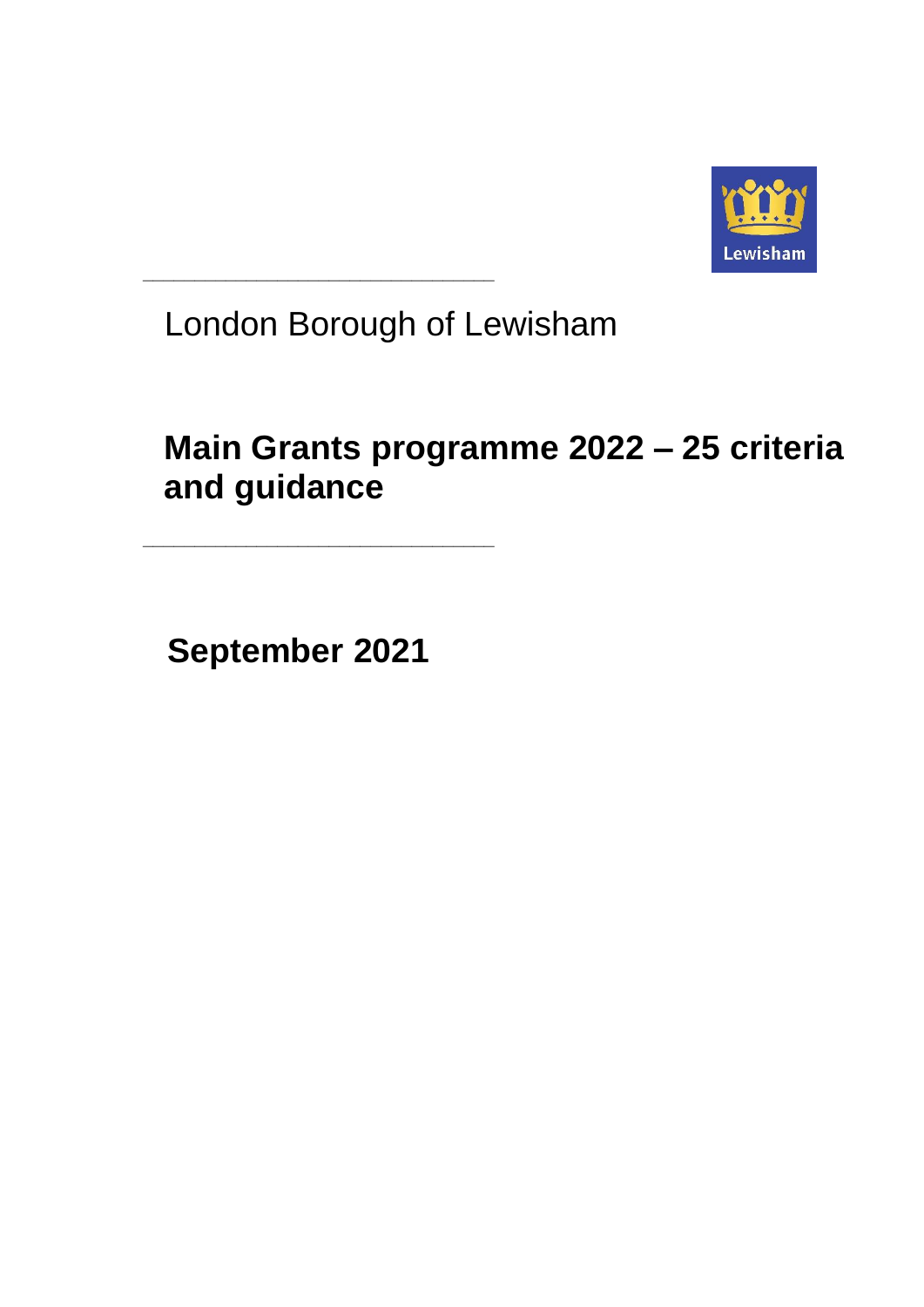# **Lewisham Main Grants Programme**

#### **Section 1 – Overview**

Lewisham's Main Grants programme has been operational for over 20 years, providing funding to organisations delivering a wide range of crucial services during that time. The provision of grants has enabled organisations to develop their capacity and widen the range of services they offer. The programme has focused on a range of service areas and approaches during its lifetime and has developed in accordance with the needs of local residents, always with input from the Voluntary and Community Sector (VCS) to ensure its focus is effectively targeted.

A new funding round is due to open for applications in September 2021 for expenditure in the 2022 – 2025 financial years. As usual, the programme is focusing on specific areas of need and a recent VCS consultation has informed its approach.

In compiling the consultation, the Council sought feedback on a strategic approach aimed at building the capacity of the sector as a whole through strong infrastructure, coordination and fundraising services. The aim is that the new Main Grants funding round should deliver VCS sustainability by building strength and capacity to attract funds from wider sources rather than the Council trying to fund everything directly through short term project-based grants. This aim also takes into account the introduction of the Neighbourhood Community Infrastructure Levy (NCIL) which has the potential to fund local projects and services directly related to local need. The Council has identified that it is crucial for the VCS to maximise the benefits that NCIL brings and that this will be best achieved by the Main Grants programme strengthening the capacity of the sector to achieve this.

A major factor in the Council's approach and consultation in relation to the Main Grants programme has been the impact of the Covid-19 pandemic in Lewisham's communities. This has presented both positive outcomes, such as increased community cohesion at a time of crisis, and challenges for *example 25,000 plus residents volunteering at the Community Hub, and 50,000 + calls made to clinically vulnerable residents (source Future Lewisham)*.

Consultation responses have confirmed that the Lewisham VCS endorses a Main Grants programme at this point in time which builds capacity and infrastructure to increase funding sustainability overall at this crucial post-pandemic point in Lewisham's VCS history.

# **1.1 Length and size of grants**

Funding secured through this application will be available for three years starting from 1 April 2022, subject to annual confirmation in line with the Council's annual budget setting process. We have introduced small partnership grants (up to £10,000 per year) and community fundraiser opportunities as part of the main grants programme and these can be applied for using separate processes, available at the following link:

[communityfunding.lewisham.gov.uk/](https://communityfunding.lewisham.gov.uk/)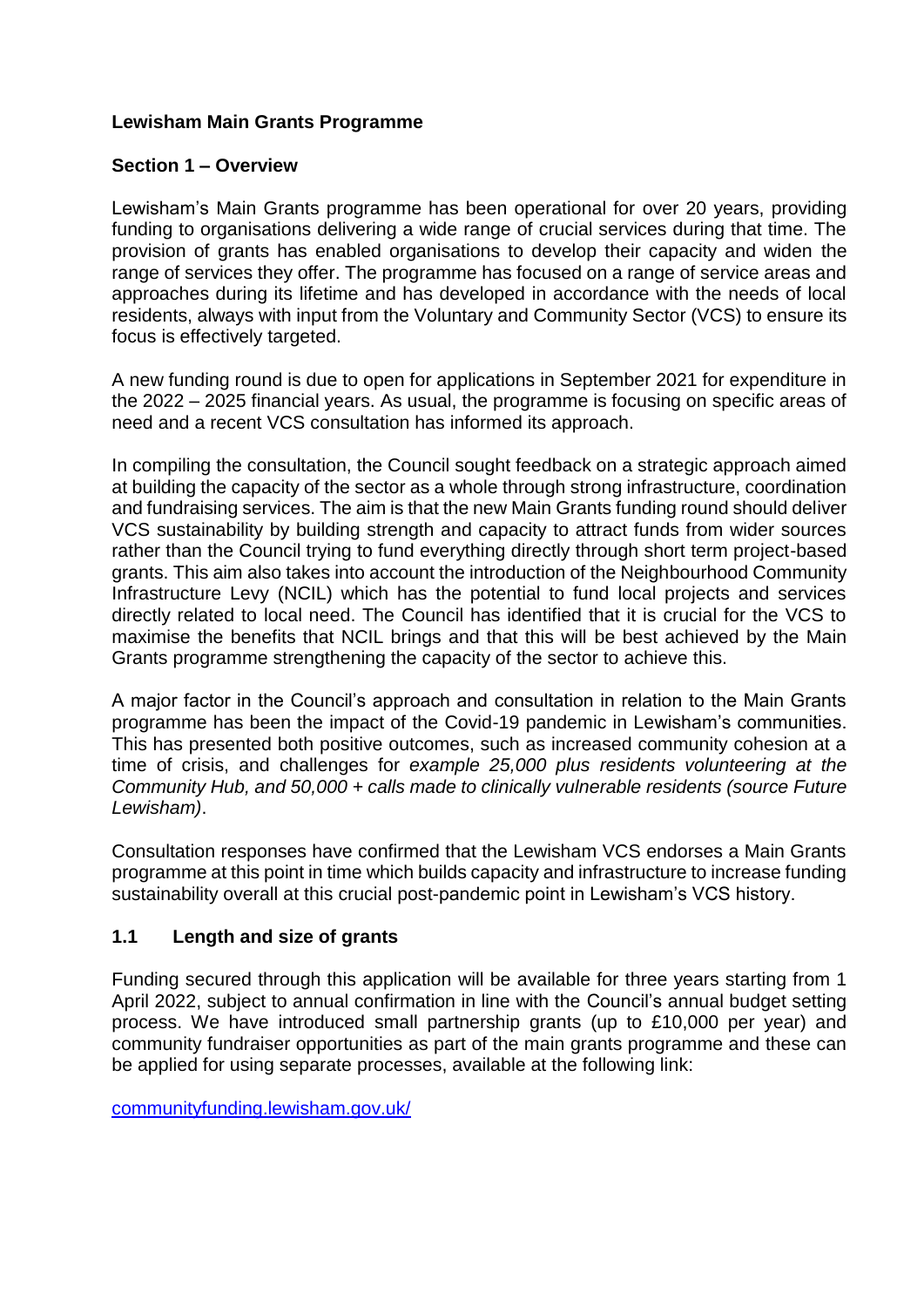Grants will generally be for up to circa £50k per year apart from exceptional circumstances. It is intended that there will be larger partnership grants for the delivery of a borough-wide advice service and a coordinated social prescribing service.

Funding is available to cover either specific project costs or organisational core costs. In the latter case, the activities of the organisation should relate to the themes detailed and you should be explicit about how the funding's contribution to core costs will enable the organisation to increase its reach and especially its ability to generate further funding from alternative sources as a result.

It is expected that organisations will request annual levels of funding which remain consistent across their three years of delivery. Please note the grants make no allowance for inflation and we do not expect to see fluctuations in funding requested across individual years of delivery.

A specific funding pot for London Borough of Culture (LBoC), administered through the LBoC Team as part of the wider programme will be available through a separate application process. Further information can be found at: [communityfunding.lewisham.gov.uk/.](https://communityfunding.lewisham.gov.uk/)

# **1.2 Timetable**

Please submit this completed form by 11.59pm on 18 November 2021. All applicants will be written to with the outcome of their application in December 2021 with final approval to be given at Mayor and Cabinet in early 2022.

#### **Section 2 – Application Process and Additional Guidance**

- 2.1 In order to apply to Lewisham Council Main grants programme you must complete the main grants application form on the Community Funding Lewisham website: <https://communityfunding.lewisham.gov.uk/>
- 2.2 You should read the criteria and guidance contained in the previous sections of this document before completing your application.
- 2.3 It is hoped that the application form itself is largely self-explanatory but additional guidance on each section of the form is contained below. Word limits are quoted with each question – please do not see these limit as targets and answer all questions as succinctly as possible.
- 2.4 There will be a series of workshops on the programme and application process in October 2021 as follows:
- 6th October 10am-12pm
- 13th October 6-8pm
- 19th October 10am-12pm Further details and booking arrangements are available on the Community Funding Lewisham website at:

[communityfunding.lewisham.gov.uk/](https://communityfunding.lewisham.gov.uk/)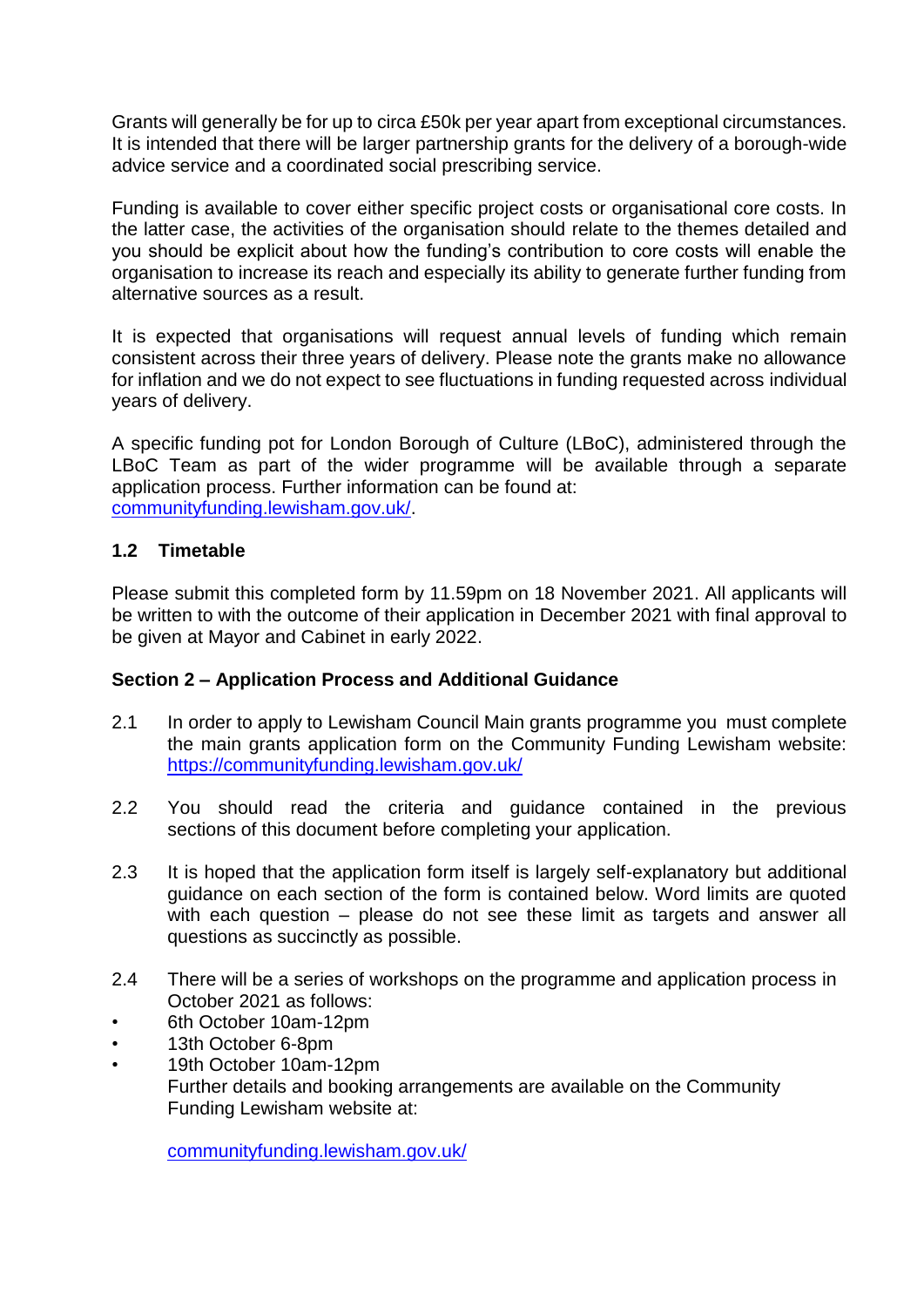# **Section 3 - Criteria for grants programme 2022-2025**

In setting the priorities for this programme the Council has undertaken a thorough review of all of the available evidence on the impact of COVID and the needs of the borough during the recovery phase. We have consulted on replacing the current Main Grants priorities with new ones in line with the Council's overall approach to recovery.

The Main Grants programme is primarily focused on adults. The new priorities are:

- **An economically sound future** (specifically Advice Services and Enabling Digital Access for All)
- **A healthy and well future**
- **A future we all have a part in**

# **An Economically Sound Future**

Please note that the two sub-themes for which applications can be made under an Economically Sound Future are Borough-Wide Advice Services and Enabling Digital Access for All.

#### Borough-Wide Advice Services

Under this sub-theme organisations will deliver a good quality, borough-wide independent information and advice service. There are additional questions for people applying for this funding. These will emerge as you complete the form using the online portal.

Our expectation is that a borough-wide advice service:

- o Is fully customer-focused and achieves value for money from the resources available;
- o Has the capacity to cater for approximately 25,000 enquiries per year;
- o Is flexible to the multiple and complex legal advice needs of people who live, work or study in the borough
- $\circ$  Increases choice in the way clients access services principally by phone and encompassing partner referrals, access and support through digital channels
- o Offers support in a range of community languages
- o Empowers clients to address their own advice needs through utilising digital technologies
- o Delivers comprehensively and innovatively including face to face outreach as required, so that all geographies and groups are served
- o Works collaboratively with key partners to support residents with multiple needs.

Digital Access for All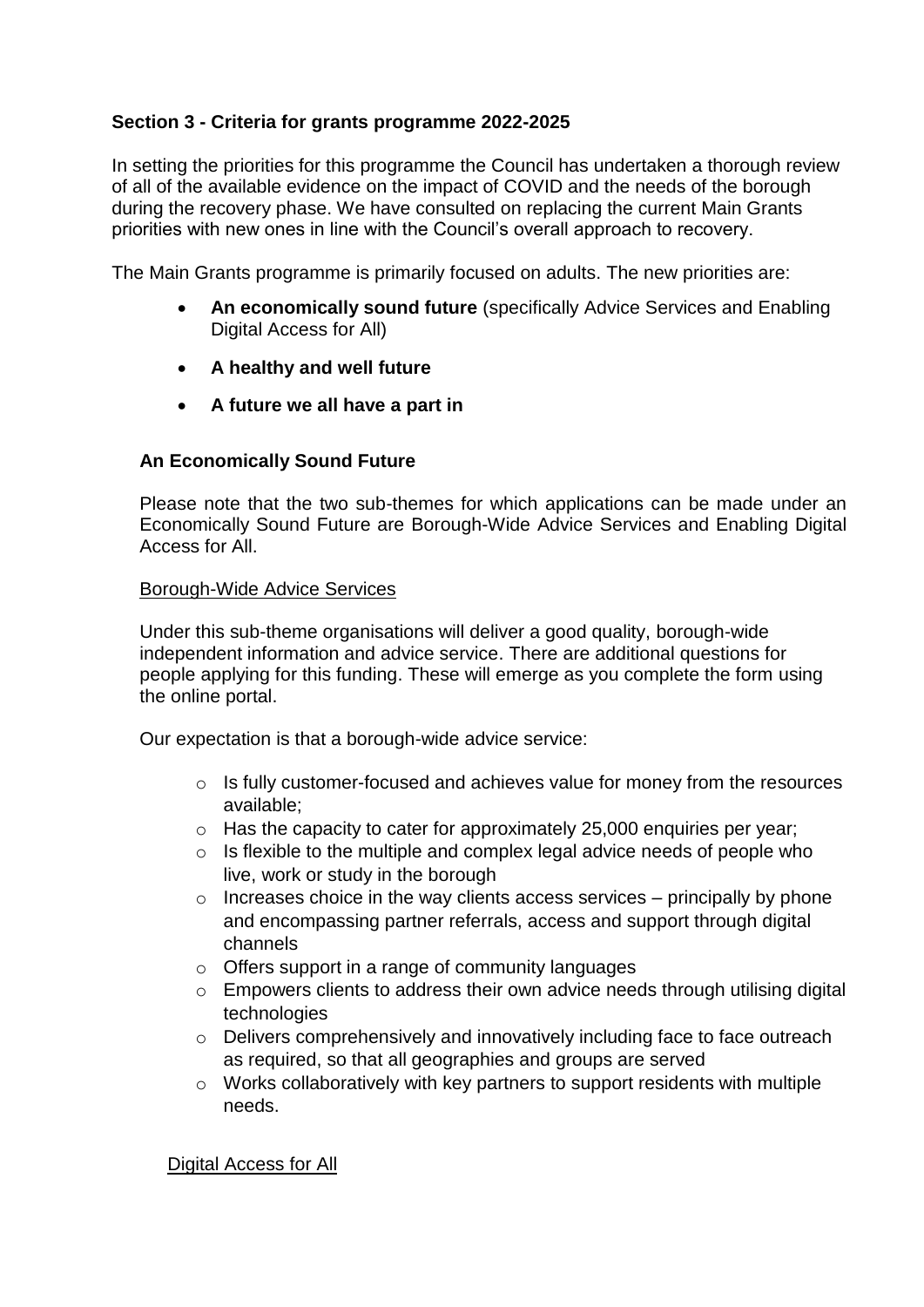As services become increasingly accessible through digital means, it is important that Lewisham residents are able to keep pace with technological changes. Organisations wishing to apply for Digital Access for All funding should be aware that the Council is seeking the following:

- o Projects offering training on digital skills and support to those most in need
- o Innovative projects and schemes that enable communities most in need to become digitally enabled
- o Enabling residents to access essential online services
- $\circ$  Enabling residents to play an active role in their community including taking part in online consultations and engagement

# **A Healthy and Well Future**

#### Coordinated Social Prescribing service

We propose to continue funding social prescribing as the infrastructure offering coordinated support to residents, and to act as a gateway to the wide range of voluntary and community sector activity in the borough. There are additional questions for people applying for this funding. These will emerge as you complete the form via the online portal.

The service will provide:

- o Access to a range of preventative community-based support
- $\circ$  Capacity to work with approximately 5,000 referrals per year
- $\circ$  Use learning from the pandemic to identify and meet the needs of residents
- o Data and intelligence in relation to demand for services, where and how these have been met, changes in need over time;
- o Analysis of gaps in services in terms of communities, issues and geography.

#### Physical and Mental Health Wellbeing Activities

- o Projects and activities that connect people to their local community or community of interest and improve physical and mental health and wellbeing, using an agreed framework such as Five Ways to Wellbeing.
- o All activities funded by the programme must prioritise referrals through the social prescribing service and ensure that monitoring data is returned regularly to enable an overview of the impact of social prescribing.
- o Use learning from the pandemic to identify and meet the needs of residents.
- o Providing volunteering opportunities to improve people's wellbeing
- o Providing opportunities for residents to engage in activities which promote the development of community cohesion and/or communities of special interest to them.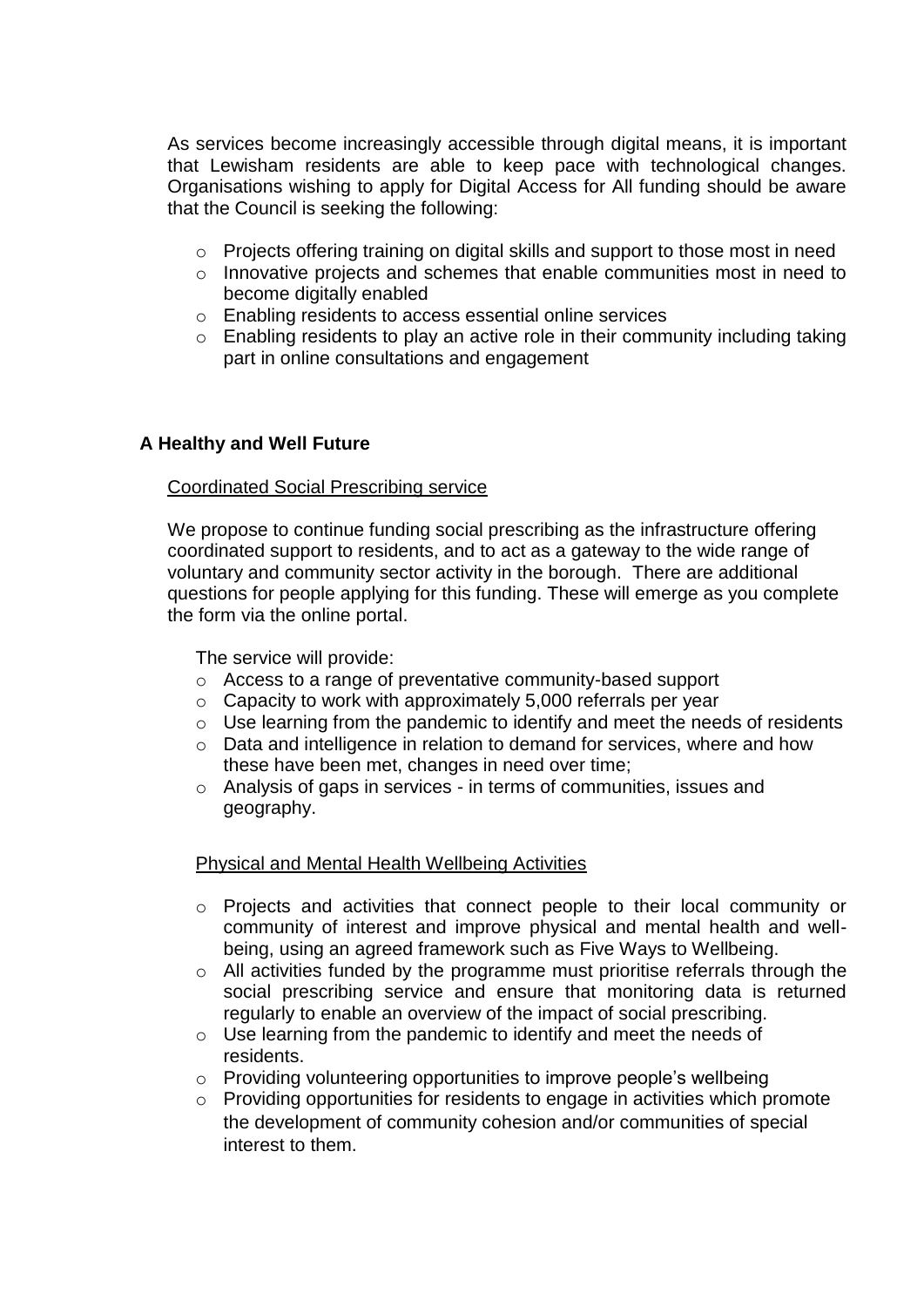- o Initiatives to engage with residents not reached by other services, e.g. Seldom Heard Voices and/or community organisations,
- o Initiatives to enable residents to participate in co-design and development of community provision.

# **A Future We All Have a Part In**

#### Building Strong Communities – BAME Infrastructure

Black Asian and Minority Ethnic infrastructure support that is tied to, and works alongside, the Community Fundraiser focused on equalities. Based on feedback from the BAME infrastructure roundtable event, the focus of the support will be capacity building for BAME-lead organisations based on collaboration, enabling organisations to identify need, generate ideas for funding, and support to become sustainable.

#### Volunteer Brokerage

- o Promoting volunteering as an opportunity to give back to communities.
- o Developing systems for making residents aware of volunteering opportunities in their area.
- o Providing a brokerage service for community organisations to access volunteers and matching interested residents with volunteering opportunities.
- o Creating easier mechanisms for people seeking to volunteer to find the appropriate opportunity.

#### Community Directory

Easy access to information about what's available i.e. a Community directory of VCS services that is:

- o Comprehensive and accessible by residents and referral agencies.
- $\circ$  Available online and also offers solutions to enable residents who are not online to access the information.
- o Regularly updated.
- o Searchable by category, location.
- o Enables organisation to update their own details.

Hosting community fundraisers - Please see separate expression of interest and guidance.

[communityfunding.lewisham.gov.uk/](https://communityfunding.lewisham.gov.uk/)

Partnership Grant of up to £10,000 per annum – Please see separate application form and guidance note. [communityfunding.lewisham.gov.uk/](https://communityfunding.lewisham.gov.uk/)

#### **Section 4 – GUIDANCE on answering questions**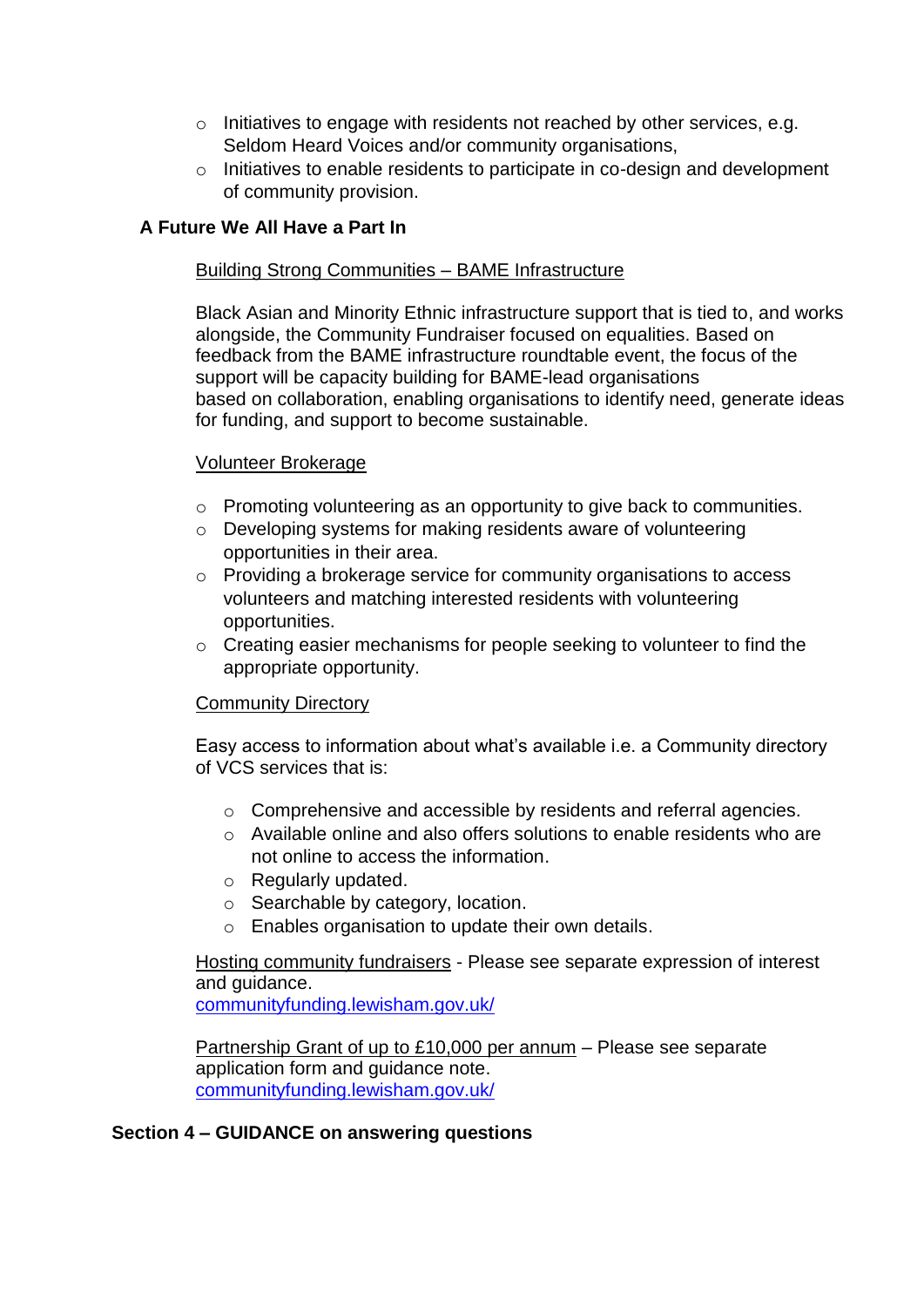This guidance will take you through each of the questions on our application form. Some of these questions will only be applicable to organisations applying for borough-wide advice services, or a coordinated social prescribing service. These questions will have a separate questions under question 4, and an additional question under Question 17. If you are not applying for either of these services, you will not be required to answer these questions.

#### **Please pay particular attention to question 18 as this requires a statement from your Board and this may take time to coordinate if there is not a board meeting scheduled during the application period.**

# **Q.1 Contact details**

All we need in this section is your organisation name and contact details including website and social media.

# **Q.2 Eligibility**

The questions in this section will enable us to check that you are eligible to apply for funding under this programme.

In order to be eligible for a grant from Lewisham Council you must be a not for profit organisation. The following types of organisation are eligible to apply for a grant:

- Registered Charity
- Company Limited by Guarantee
- CIC (Community Interest Company)
- Cooperative
- Other constituted (including CIO's and Social Enterprises)
- Other un-constituted *please give details of your organisation's governance document for example, aims and objectives, membership and how decisions are made*

This question also checks whether the majority of the recipients of your project live in Lewisham. This is a requirement for project funding but if you are a national or regional organisation based, or delivering services, in Lewisham please explain this at question 5.

#### **Q.3 Your service offer**

Please tick the theme and sub-theme under which you wish to apply and tell us the annual sum you are requesting. The boxes you tick will dictate the questions you see on the online form.

Please also tell us the amount you are applying for annually. The total over three years will be automatically calculated on the form.

**Q.4 Organisation and Project Summary** (except organisations applying for social prescribing coordination and/or borough-wide advice – see separate questions for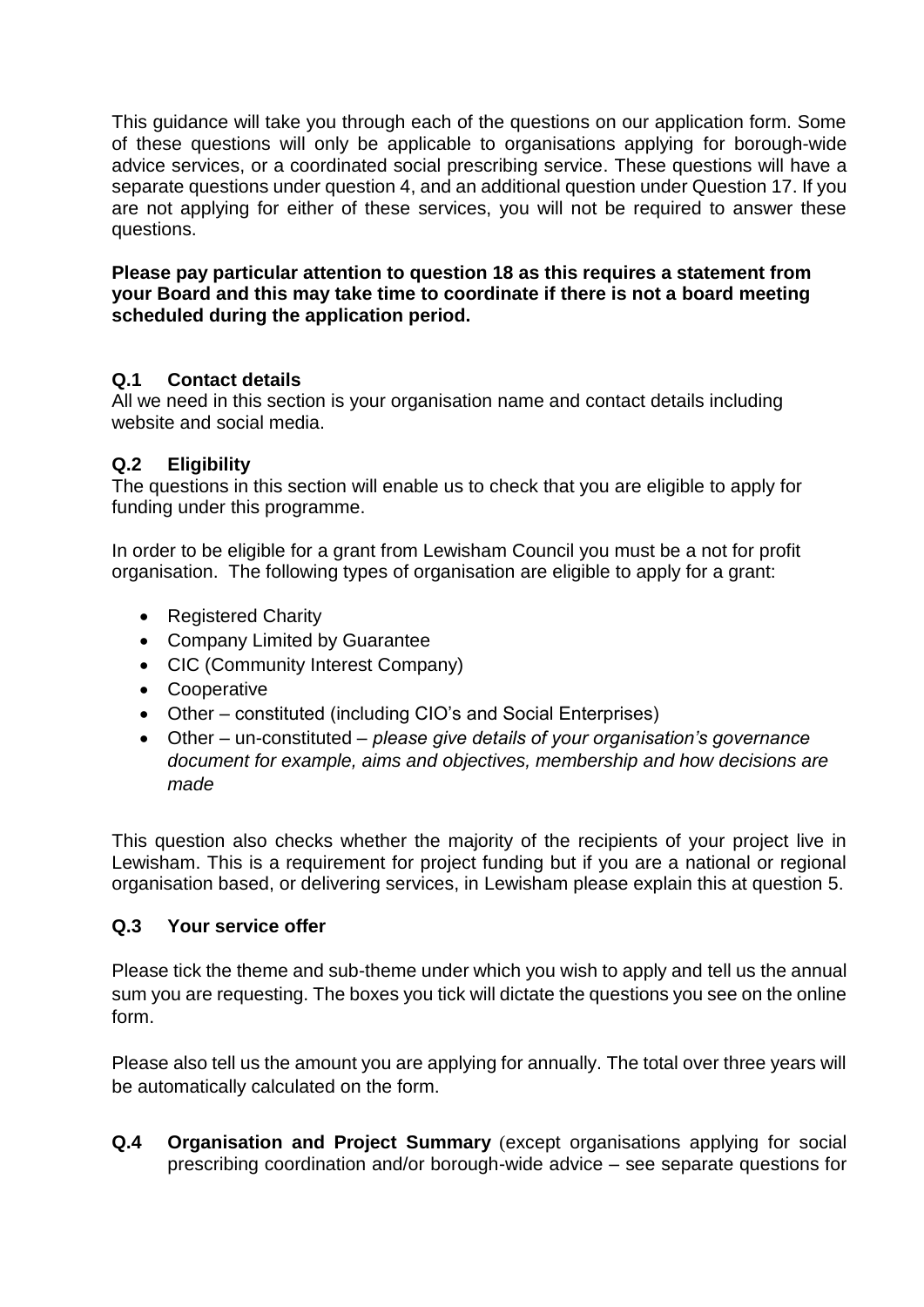Q4 under the headings Borough wide Advice service ONLY and Social prescribing co-ordination service ONLY ).

- This is an important part of the assessment and it is essential that you complete this section fully and address as many aspects of the criteria as possible.
- Organisations who wish to submit more than one project will need to complete a separate application for each project.
- You should provide details of your users, your engagement methods, your partners and your activities and impact in Lewisham.
- We would expect you to use your local community knowledge to inform your submissions but there is also a wealth of information on the borough available at the JSNA ([www.lewishamjsna.org.uk\)](http://www.lewishamjsna.org.uk/) website and on the Lewisham Observatory website (www.observatory.lewisham.gov.uk) which may be useful to applicants.

# (

**Q.4a Please give a brief description of your organisation including:**

- **Aims and objectives;**
- **Recent achievements;**
- **Who you usually work with (your beneficiaries/service users).**

**(Max 200 words)**

 This question is designed to get a good understanding of your organisation, your main areas of work and how the organisation is run. It is important that you address each of the bullet points as a minimum as we will be looking for a comprehensive picture of your organisation.

# **Q.4b Please describe your project or relevant core activities**

This question is designed to get a good understanding of your project or relevant core activities. It is important that you address each of the bullet points as a minimum as we will be looking for a comprehensive picture of your project.

Your response should include:

- What is your project? If applying for core costs, please explain how they will help you deliver your selected theme and sub-theme.
- The need for the project/core costs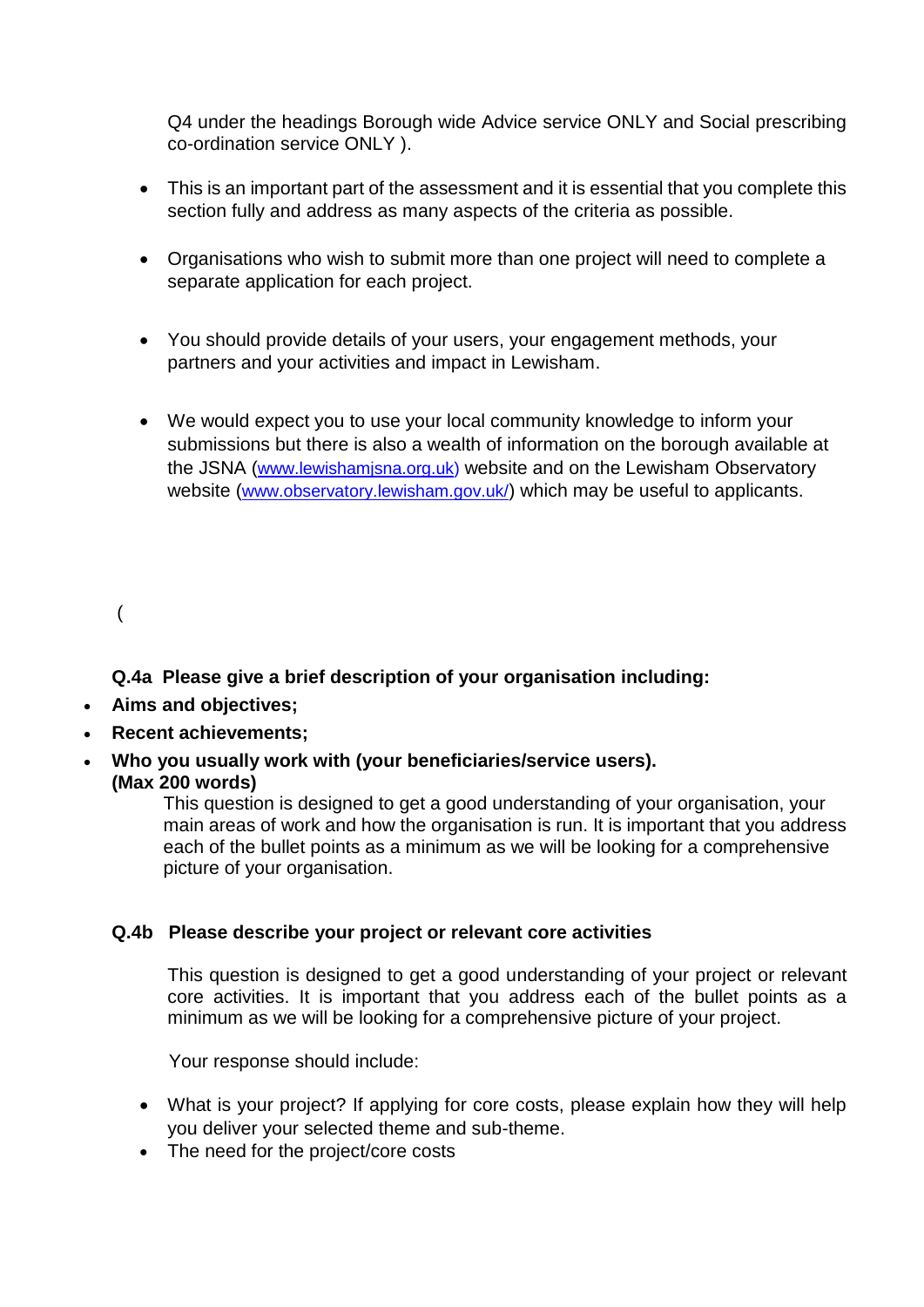- Why your project is specifically needed in Lewisham what evidence do you have that this is needed in Lewisham – your evidence could include knowledge you've gained from service users, national and local data, knowledge from partners such as GP surgeries, etc.
- How it meets one or more of the Main Grants priorities (see quidance above)
- What difference will the project make to Lewisham residents?
- What type of activities will you provide?
- Where will the project be delivered (in which area/s of the borough?)
- Who will deliver your project?
- What information governance (including compliance with GDPR) do you have in place?
- How you will ensure activities are COVID-19 safe as per government advice at time of project mobilisation. For more information visit: [lewisham.gov.uk/myservices/coronavirus-covid-19](https://lewisham.gov.uk/myservices/coronavirus-covid-19) **(Max 600 words)**

# **Q.4c User Profile**

Meeting the needs of people with the following protected characteristics, seldom heard voices, and those communities most impacted by COVID-19, will be key criteria when prioritising bids.

You will need to state whether your project is designed specifically to meet the needs of the groups identified below over and above your commitment to meeting the needs of people with protected characteristics? Please tick all that apply on the form and give further detail in the box provided.

- Age
- Gender reassignment
- Seldom heard voices (please explain which community) https://lewisham.gov.uk/mayorandcouncil/local-democracy-review
- Disability
- Sexual orientation
- Communities most impacted by Covid (please explain which community)
- Race
- $\bullet$  Intersectionality the complex, cumulative way multiple forms of discrimination (e.g. racism, sexism, classism) combine, overlap or intersect especially in the experiences of marginalised groups or individuals, e.g. refugee identifying as LGBTQ and facing homelessness.

Please use the box provided to give further details of how you will specifically meet the needs of these groups. Also use the box to provide an explanation if you have not selected any of above.

# **(Max 250 words)**

# **Borough-wide Advice Service ONLY**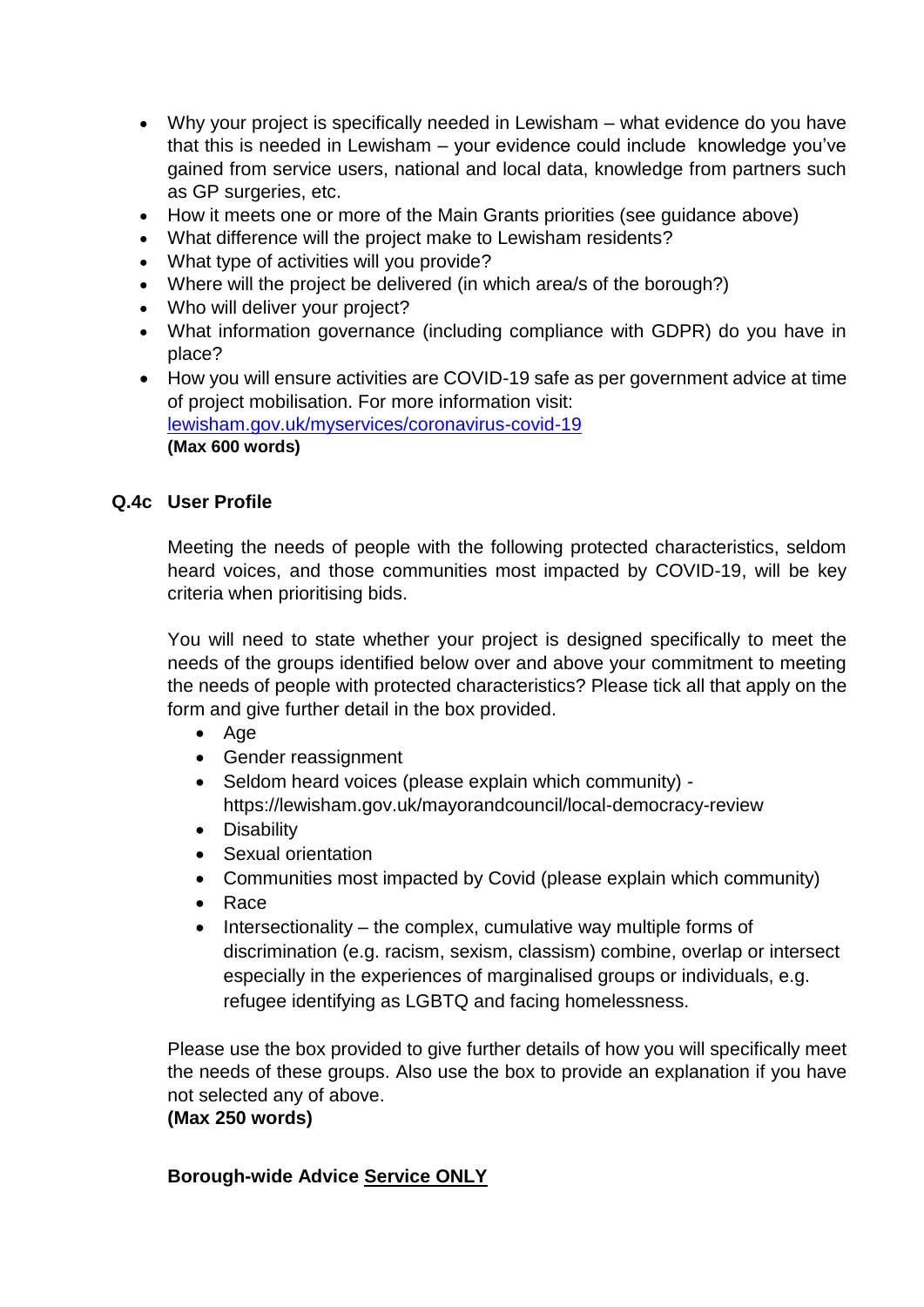# **Q.4a Please give a description of your organisation**

- Your mission, aims and objectives
- Your strategic objectives for the next three years (please attach your most recent strategic or business plan)
- Your key service user groups
- A summary of your achievements in the last 2 years

# **(Max 500 words)**

This gives you an opportunity to describe the overall strategy of your organisation and its ability to work borough-wide. Please address the points indicated in the question as a minimum.

#### **Q.4b Please describe your service model for a borough-wide independent advice service.**

- Who will deliver it?
- How will the service work?
- Where will it be based?
- How will residents access it?
- How many people will you see per year?
- Who will be your partners and in what way will you work with them?
- What systems will you use to capture data?
- What training and support will staff receive?
- How will you ensure the service responds to what residents need?
- **(Max 1000 words)**

 This is a critical part of your application to deliver a borough-wide advice service. Please ensure you give as comprehensive a picture as possible. Please address the points indicated in the question as a minimum.

#### **Q.4c What information governance (including compliance with GDPR) do you have in place?**

Information governance and General Data Protection Regulation (GDPR) has become increasingly critical for services funded by us. We anticipate these boroughwide services will receive referrals from a range of services including statutory and health partners. Please tell us what arrangements you have in place to protect the data you collect and the data you share. If you have an Information Governance (IG) policy or you have completed the IG toolkit, please tell us or include a link to any relevant documents.

#### **(Max 500 words)**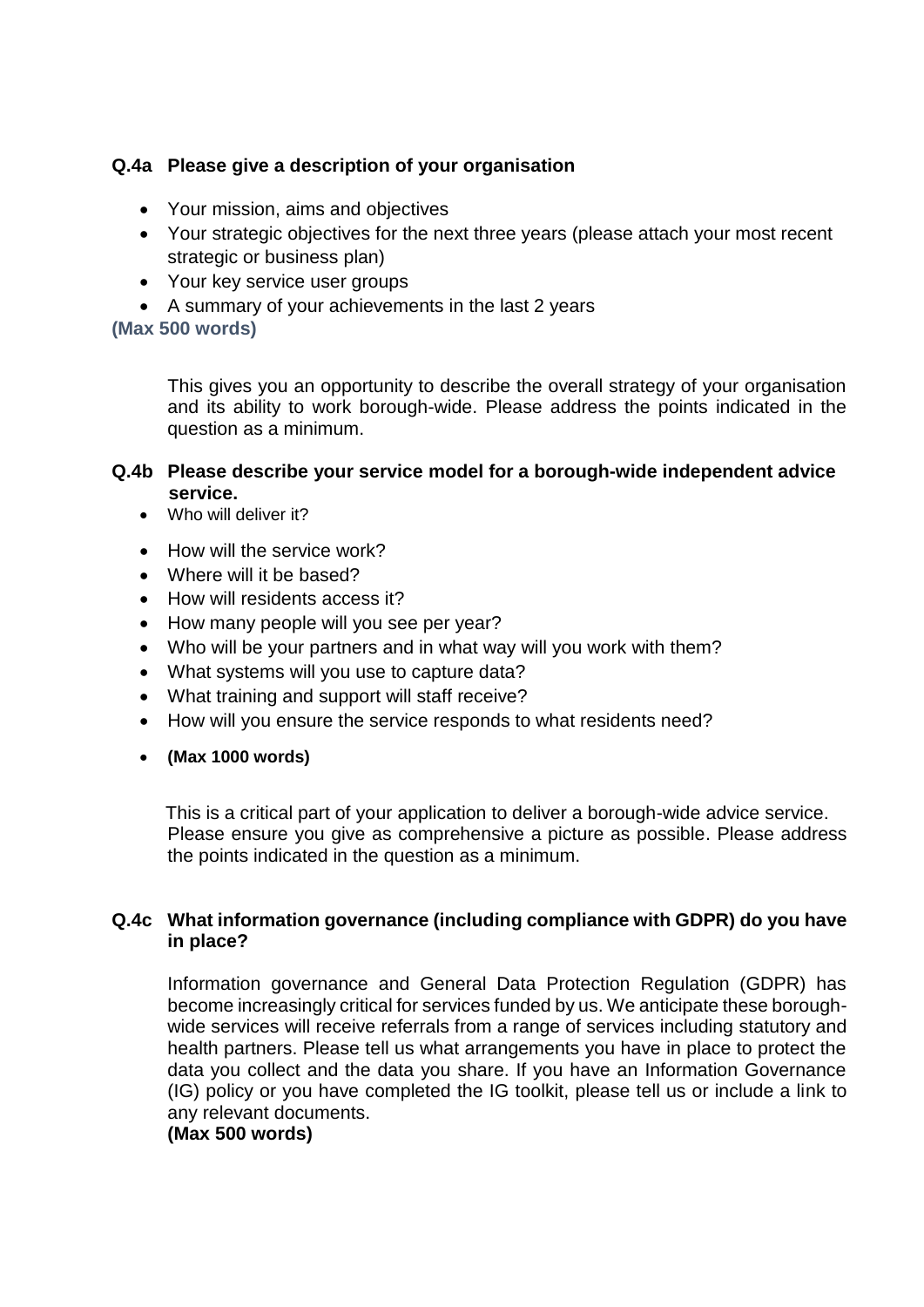# **Social prescribing co-ordination service ONLY**

# **Q.4a Please give a description of your organisation** including:

- Your mission, aims and objectives
- Your strategic objectives for the next three years (please attach your most recent strategic or business plan)
- Your key service user groups
- A summary of your achievements in the last 2 years

#### **(Max 500 words)**

This gives you an opportunity to describe the overall strategy of your organisation and its ability to work borough-wide. Please address the points indicated in the question as a minimum.

#### **Q.4b Please describe your service model for a coordinated social prescribing service.**

- Who will deliver it?
- How will the service work?
- Where will it be based?
- How will residents access it?
- How many people will you see per year?
- Who will be your partners and in what way will you work with them?
- What systems will you use to capture data?
- What training and support will staff receive?
- How will you ensure the service responds to what residents need?

#### **(Max 1000 words)**

 This is a critical part of your application to deliver a co-ordinated social prescribing service. Please ensure you give us a comprehensive picture as possible. Please address the points indicated in the question as a minimum.

# **Q.4c What information governance (including compliance with GDPR) do you have in place?**

Information governance and General Data Protection Regulation (GDPR) has become increasingly critical for services funded by us. We anticipate these boroughwide services will receive referrals from a range of services including statutory and health partners. Please tell us what arrangements you have in place to protect the data you collect and the data you share. If you have an Information Governance (IG) policy or you have completed the IG toolkit, please tell us or include a link to any relevant documents.

#### **(Max 500 words)**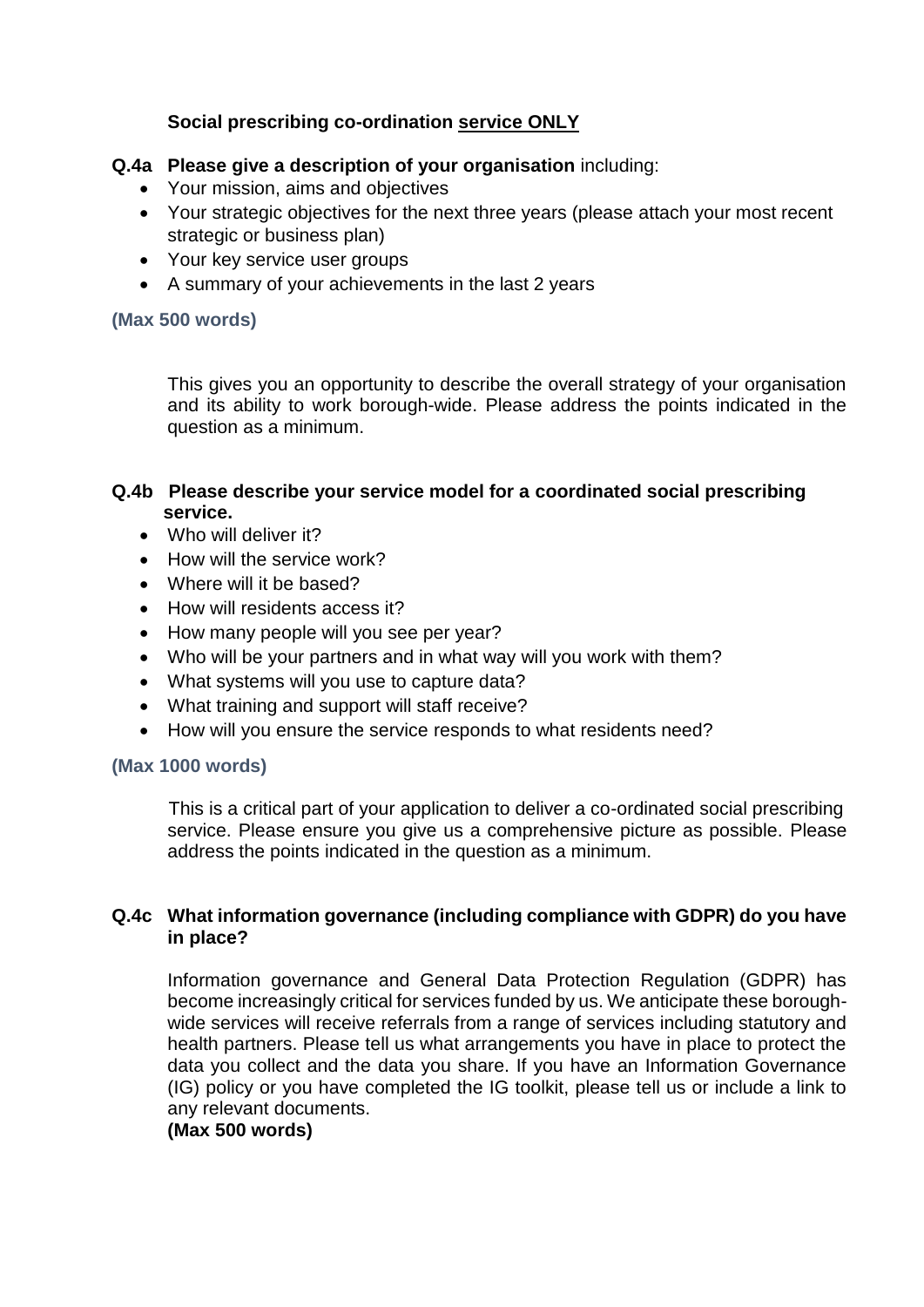#### **Q.5 Protected characteristics**

This question aims to find out how your service will engage and promote services to groups with protected characteristics and defined by the Equality Act 2010 [www.gov.uk/guidance/equality-act-2010-guidance](http://www.gov.uk/guidance/equality-act-2010-guidance)

We will be assessing how proactive you are in ensuring your service is accessible and that it is representative in terms of service use. [www.gov.uk/guidance/equality](http://www.gov.uk/guidance/equality-act-2010-guidance)[act-2010-guidance](http://www.gov.uk/guidance/equality-act-2010-guidance)

**(Max 300 words)**

#### **Q.6 COVID-19**

This question asks about the lessons you have learnt from your experiences during COVID-19 and how your approach might differ in the future as a result (please Include both positive and negative experiences). **(Max 250 words)**

#### **Q.7 Partnerships and resources**

In your answer you should aim to address the following key points that are appropriate to your project.

To assist you, we have provided an example of a case study that you may find useful in telling us more about your project and your partners. **(Max 400 words)**

*Our organisation has grown a number of relationships over the last three years, through the launch of xxxx Project we deliver in direct partnership with statutory services, community partners and public services such as the Met Police and CCG. We have steadily built upon our positive relationships with a range of local organisations including x y and z over the last 5 years, which enabled us to deliver the xxxx project successfully to over 800 vulnerable local people in the last year.* 

*We have worked collaboratively with a large number of smaller Lewisham organisations and community groups to ensure that young people 18 - 25 have access to activities that meet their needs. We have proactively supported the xxxx network which has enabled the development of strengthened services, a growing number of partnerships and better referral pathways between groups.*

*We are proud of our achievement in receiving a number of prestigious awards and nominations over the last 3 years including a b and c. Our success is also well reflected in the grant and sponsorship funding we have been able to attract including a major grant of £150,000 from the xxxx Trust and the Award for best partnership project from the xxxxx Foundation.*

*Most of all we are proud of our success in placing xxxx number of vulnerable young adults into further education, training and employment.*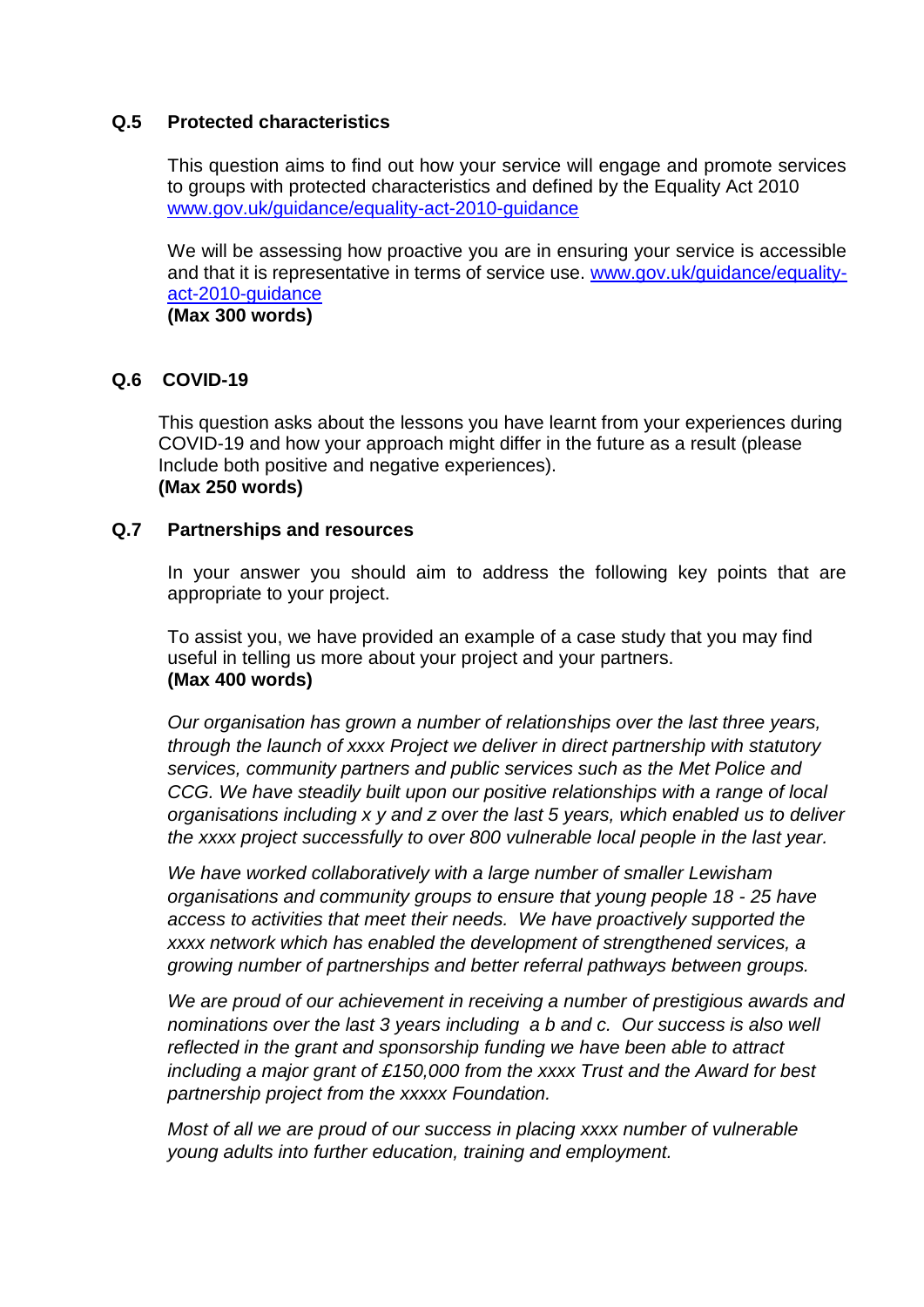# **Q.8 Developing services and attracting additional resources**

In your answer you should aim to tell us how you aim to develop your project and maximise your resources. The list below provides you with some possible examples including:

- How many extra people you would expect to work with
- The activities you will deliver
- The difference you want your service to make
- How your service is different from those that are already in place or already funded/commissioned by the council (if applicable)
- How much extra funding you think you will attract in this period. You should state the level of funding that you would anticipate attracting during this period **(Max 500 words)**

# **\* Your answers in this section will be part of your monitoring returns if you are successful; the exact details will be agreed with you once the grant has been awarded.**

# **Q9. Shared values**

In applying for the Main Grants funding you are agreeing to work in partnership with us to demonstrate your commitment to:

- London Living Wage
- Equalities diversity and wellbeing
- Sustainability
- Being Dementia Friendly
- Ending Modern Slavery
- Working in partnership with the Council to deliver events
- Information sharing e.g overview of service users
- Sector leadership

We would expect organisations working with the Council to endorse these. If you are unable to accept any of these conditions, please "untick" the boxes concerned and provide details in the box provided. **(Max 250 words)**

#### **Q.10 Outputs and outcomes**

We are looking for details of your planned project, including the number of activities you are planning to deliver, and the number of people you are planning to work with. We are also seeking information on the outcomes you believe your project and individual activities will achieve.

If you are applying for core funding, please use the table to detail the activities (outputs) you will deliver, for example staff hours spent on fundraising activities, and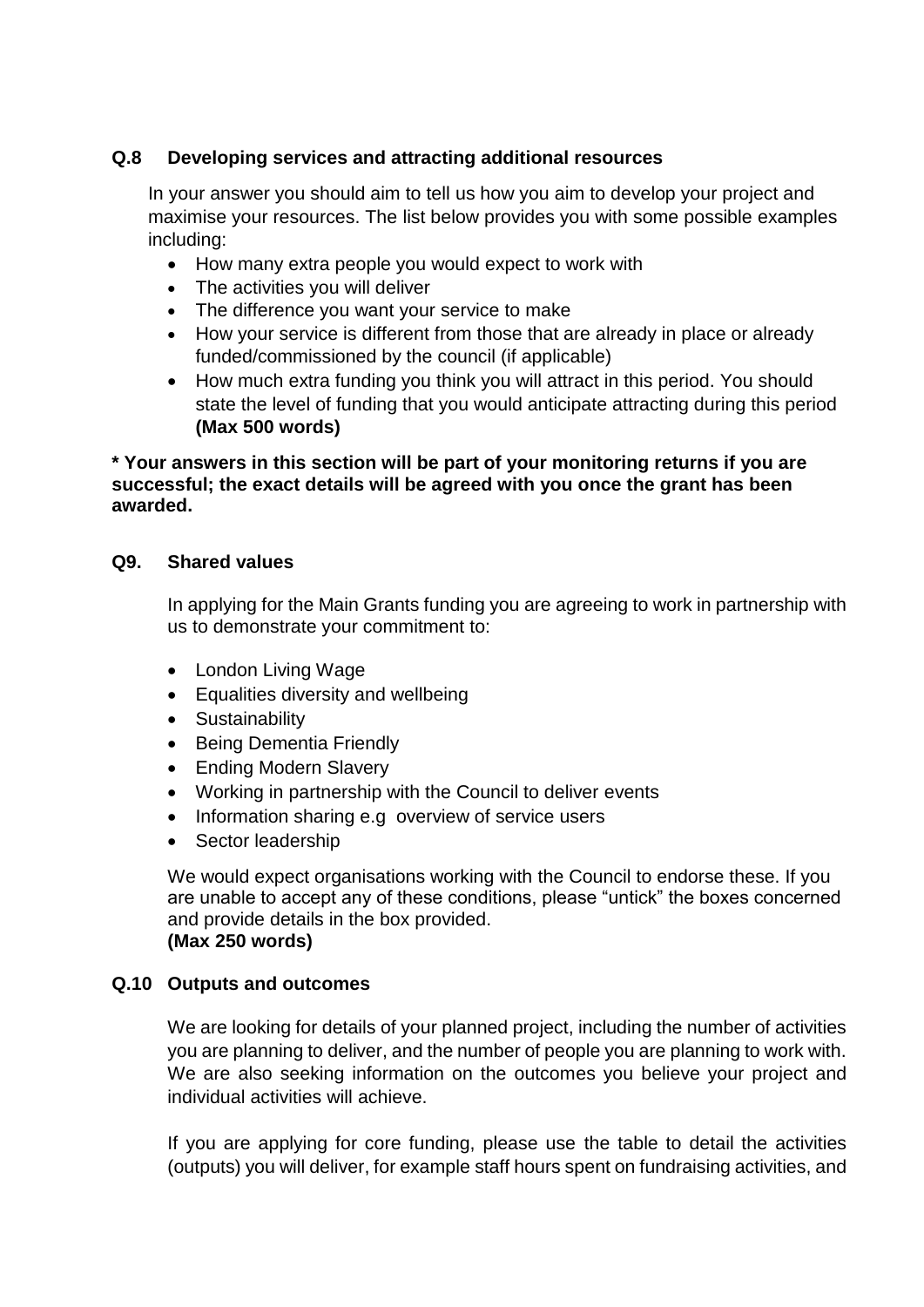the outcomes you will achieve, for example £XXXX additional income in the first year. It is important that the outputs and outcomes are specific and measurable.

Please use the table below as an example to guide your approach to completing the online table. You can add additional lines for each activity.

| Detail your outputs (activities, how often they will be delivered, and numbers of<br>people who would benefit) and outcomes (the difference your activities will make to<br>your service users and the wider community) and explain how you propose to<br>measure your performance against what you say you will do. Please remember<br>your outcomes must be linked to the theme priorities. Please see below some<br>examples |                                                                                                                                                                                                                   |                                                                                                                                                                                                                                                                                                                                                                          |  |  |
|---------------------------------------------------------------------------------------------------------------------------------------------------------------------------------------------------------------------------------------------------------------------------------------------------------------------------------------------------------------------------------------------------------------------------------|-------------------------------------------------------------------------------------------------------------------------------------------------------------------------------------------------------------------|--------------------------------------------------------------------------------------------------------------------------------------------------------------------------------------------------------------------------------------------------------------------------------------------------------------------------------------------------------------------------|--|--|
| <b>Outcomes</b>                                                                                                                                                                                                                                                                                                                                                                                                                 | <b>Outputs</b>                                                                                                                                                                                                    | How you will measure<br>outcomes                                                                                                                                                                                                                                                                                                                                         |  |  |
| e.g. people increase their<br>fitness levels to improve<br>their health and well-<br>being.                                                                                                                                                                                                                                                                                                                                     | e.g. weekly online dance<br>classes for 100 previously<br>social isolated adults will<br>be delivered. 150<br>sessions (each 60<br>minutes long) will take<br>place in 2 locations<br>(Downham and New<br>Cross). | e.g.<br>Registers of all<br>attendance at activities<br>Questionnaires /<br>$\bullet$<br>interviews will be used<br>to assess impact on<br>participants.<br>An external health<br>professional will<br>evaluate health,<br>fitness and well-being<br><i>impact.</i><br>Comments and<br>observations from<br>teaching and support<br>staff, artists, facilitators<br>etc. |  |  |

# **Q.11 Track record of attracting resources**

We are interested in your track record as an organisation of raising funds, other kind of income, human resources, and in kind support over the last 3 years. This could be equipment, volunteers, donations, or free HR or finance support.

# **Q.12 Overall financial position**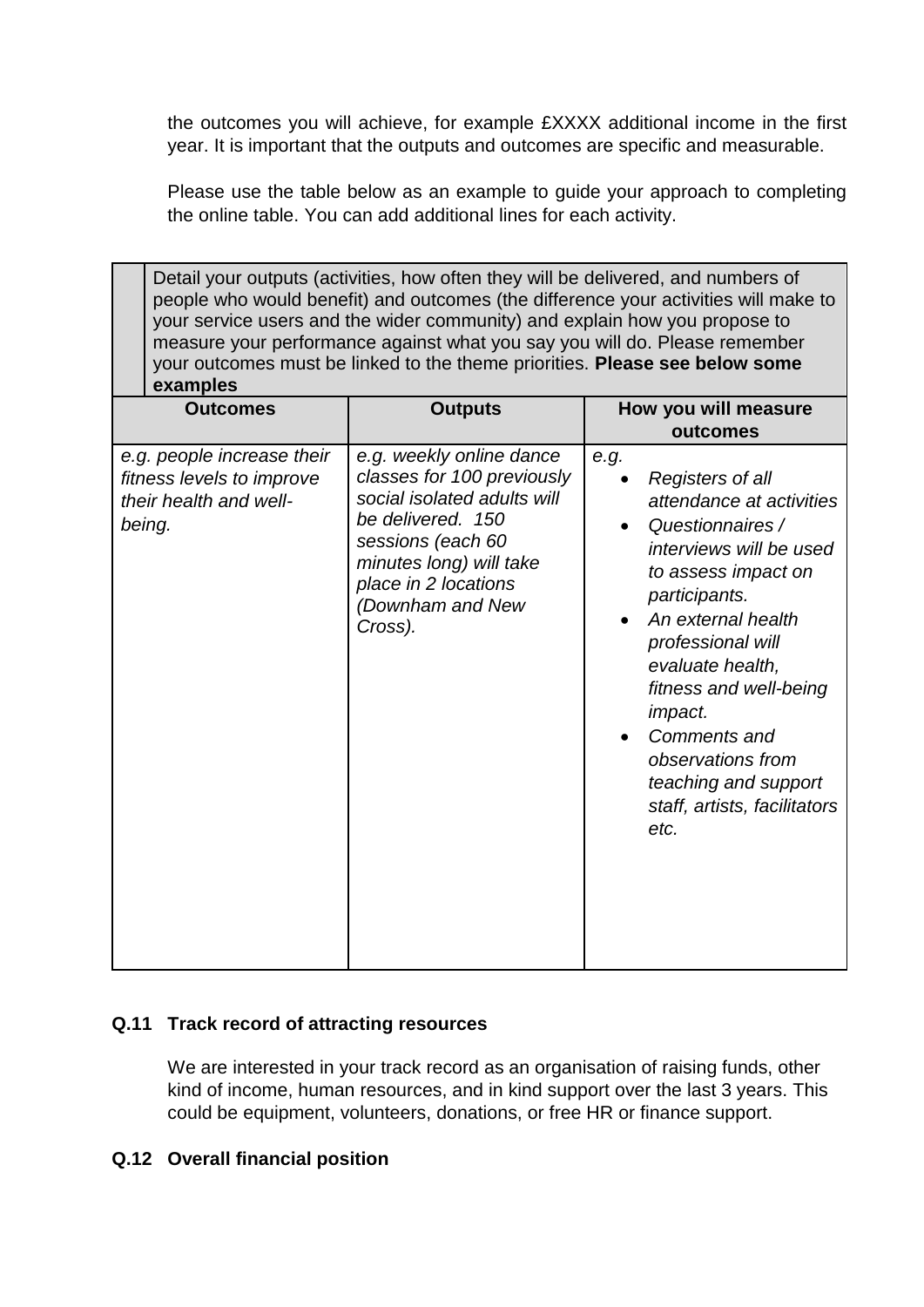We are asking that you give us your details of income and expenditure and year end surplus/deficit. This will help us assess your organisation's financial position, including your resources for delivering the services you are seeking to fund through Main Grants.

#### **Q.12a Reserves and sustainability**

Please tell us what reserves you hold, which areas of your reserves are ringfenced vs. free reserves, and whether you have a reserves policy. Please also provide your income/expenditure along with surplus/deficit for the last three years. **(Max 250 words)**

# **Q.12b Accounts filing**

Please confirm that you are up to date with filing your accounts with the Charities Commission and please attach your most recent set of audited accounts.

Please use the additional text box to provide a reason if you are not up to date with your accounts filing **(Max 100 words)**

# **Q.13 Budget (project and staff costs)**

Please provide a breakdown of your proposed expenditure. Please feel free to add additional lines as required. We will fund part or all of your core activities if they meet the criteria specified, as well as new projects meeting the criteria. We do not want to be prescriptive about how you use the funds (e.g. you may choose to back-fill an existing post in order to increase new activities) but we want you to tell us how the money will be spent.

If you are applying to use the grant as core funding, please provide a breakdown of how the funds will be utilised within your organisation. For example, funding of Chief Executive's salary for three days per week to enable Chief Executive to undertake promotional and networking activities (you should have explained what these activities will achieve in the Outputs and Outcomes section above).

We have provided an example of the kind of breakdown that is required below:

| PROJECT FUNDING ONLY - please complete the below<br>table | <b>Annual expenditure</b> |
|-----------------------------------------------------------|---------------------------|
| Staff costs (please specify)                              |                           |
| Includes salaries:                                        |                           |
| 1 PT project coordinator $@$ e.g. SCP 25 X 0.6 =          | e.g. £17,746              |
| 2 Session instructors @ e.g. SCP 23 X 20 hours X 6 weeks: | e.g. £1,725               |
| £14.38 $\times$ 20 $\times$ 6 =                           | e.g. £2,686               |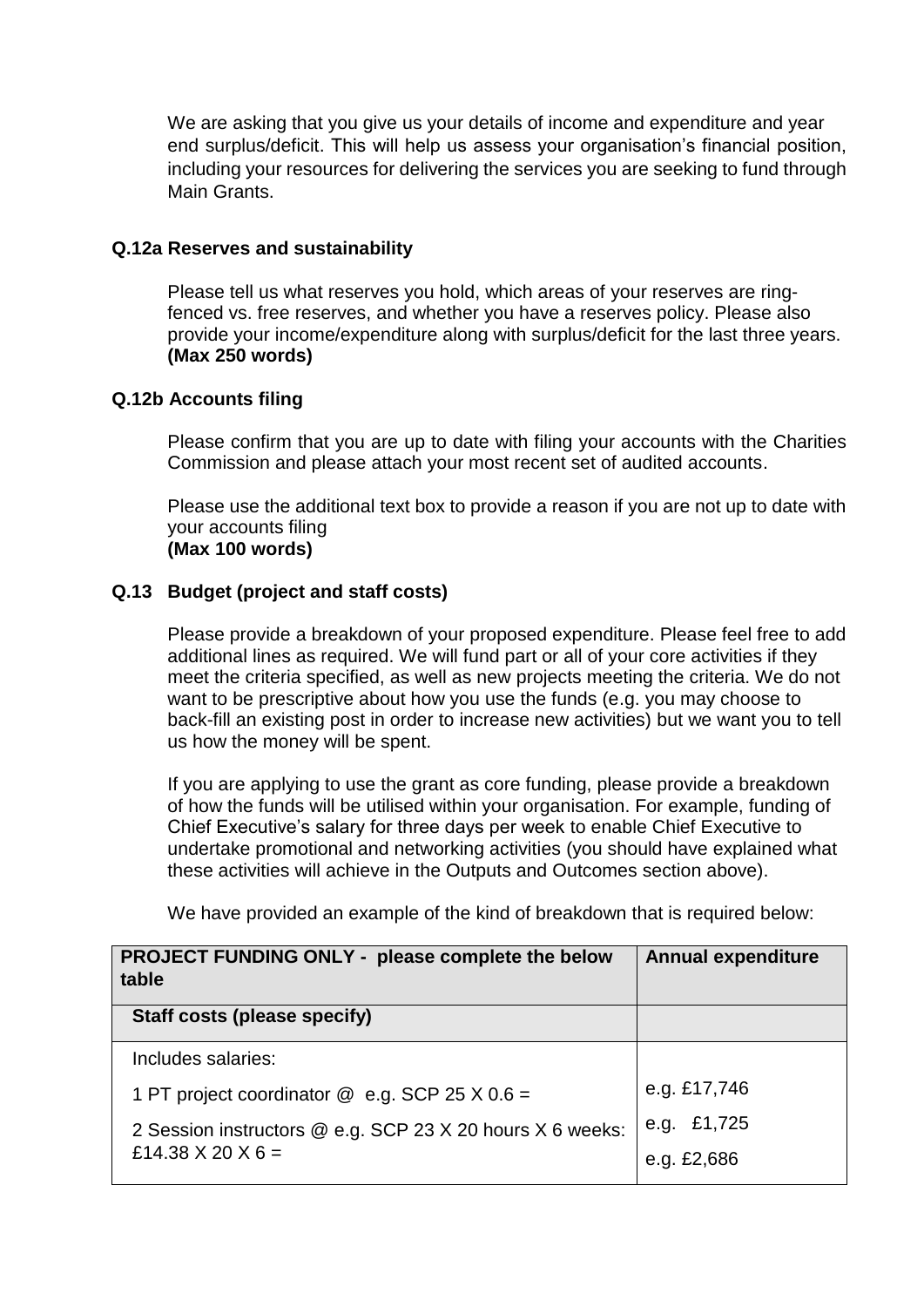| Employers NI @ 13.8%                                                                                    | e.g. £1,168  |
|---------------------------------------------------------------------------------------------------------|--------------|
| Pensions @ e.g. 6%                                                                                      | e.g. £23,325 |
| <b>TOTAL</b>                                                                                            |              |
| <b>Activity costs (please specify)</b>                                                                  |              |
| Volunteer Costs: lunch and travel cards for 3 volunteers X 15<br>hours $X$ 6 weeks $@$ £10.00 per day = | £2,700       |
| Equipment Costs: Footballs, rounders bats, mini trampolines<br>X 2, mini obstacle course                | £2,500       |
| Venue Costs:                                                                                            | £800         |
| e.g. Hire of hall @ £20 per hour X 2 hours X 20 sessions                                                |              |
| <b>Refreshments</b>                                                                                     | £500         |
| £25 X 20 sessions                                                                                       |              |
| <b>Other session Equipment</b>                                                                          |              |
| £50 per quarter                                                                                         | £200         |
| <b>Running costs (please specify)</b>                                                                   |              |
| Office costs                                                                                            |              |
| 30% of total office costs of £5,500 p.a.                                                                | £1,650       |
| Marketing and promotion:                                                                                |              |
| Quarterly members newsletter @ 500                                                                      | £2,000       |
| Website hosting cost                                                                                    | £300         |
| Digital lead contractor $-$ £30 per hour $X$ 5 hours per month                                          | £1,800       |
| Other costs (please specify)                                                                            |              |
| Management, Governance & Fundraising                                                                    | £4,500       |
| 10% of manager and administrator's costs @ £45,000                                                      |              |
| <b>Total</b>                                                                                            | £40,275      |

# **About Your Organisation**

# **Q.14 Who is in your organisation**

Please provide us with details of people involved in your organisations and the numbers in each category listed on the application form.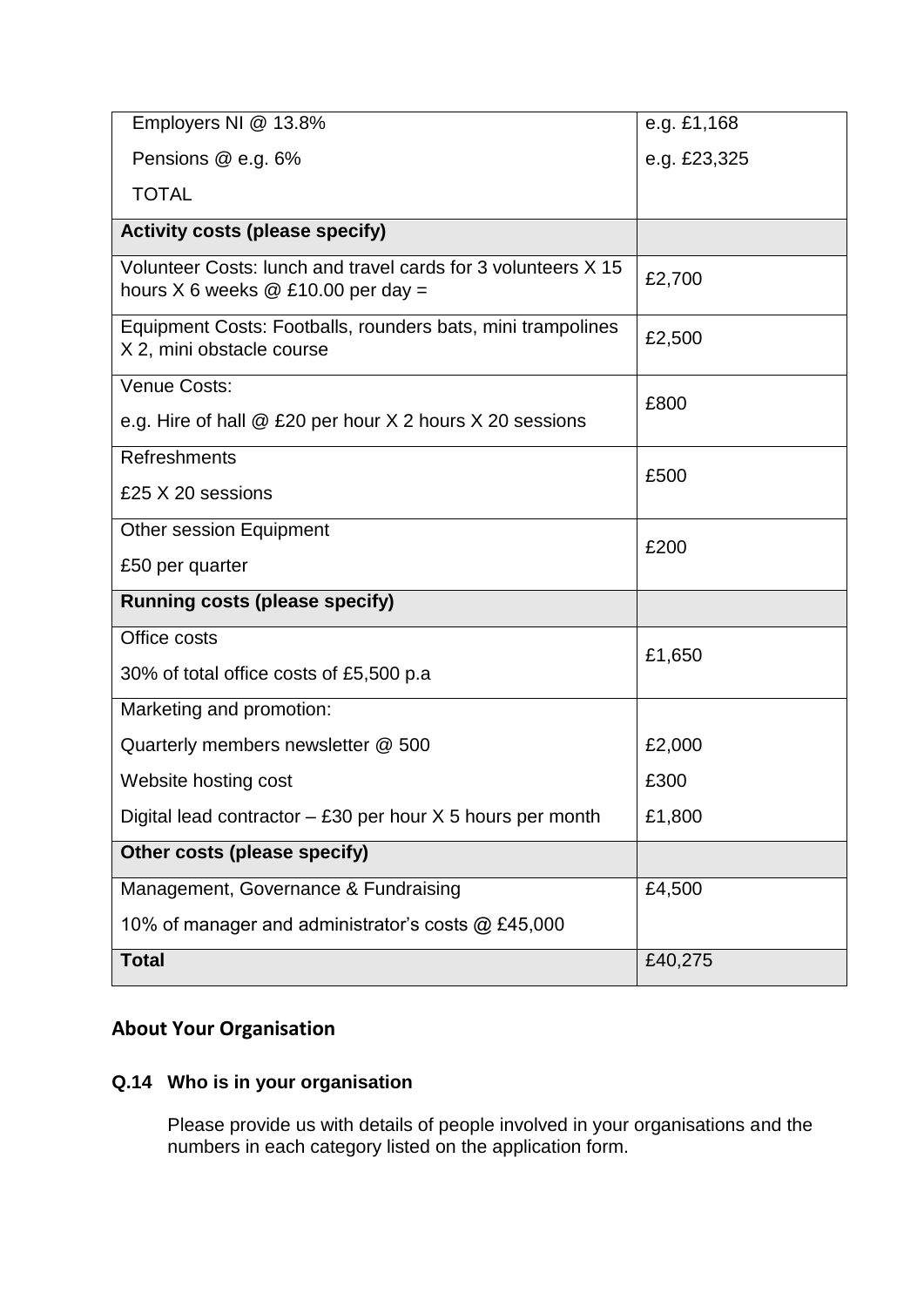# **Q.15 Trustees/board details**

Please provide us with details of your trustees, please add additional lines as required.

#### **Q.16 Board statement**

We would like to know that your trustees are aware and supportive of your application to the Main Grants programme. Therefore, we would like a statement from your board on your organisation and its governance, your strategic plan and how often it is reviewed, your management and supervision arrangements. **(Max 500 words)**

Please be aware this may take time to coordinate if there is not a board meeting scheduled during the application period.

#### **Q.17 Monitoring and evaluation**

This is an opportunity for applicants to tell us more about your organisation, how it works and how you monitor success including details of who is involved in assessing and monitoring performance. Please address each of the points listed in the question.

**(Max 250 words)**

#### **Q.17 Monitoring and evaluation question for Advice services and Social Prescribing Service only**

This is an opportunity for applicants to tell us more about your organisation, how it works and how you monitor success including details of who is involved in assessing and monitoring performance. Please address each of the points listed in the question.

#### **(Max 500 words)**

# Q.17a **Opportunities and Threats (question for Advice services and Social Prescribing Service only)**

What opportunities and threats (risks) do you foresee that your organisation might face over the next 3 years? Tell us about plans you have in place to deal with them. **(Max 250 words)**

#### **Q.18 Banking arrangements**

Successful grant recipients will have their grant paid directly into the organisation's bank account. If you have not been funded in the most recent grants round by Lewisham Council previously or if your bank details have changed, please give details of the bank or building society the grant should be paid into.

### **Q.19 Documentation**